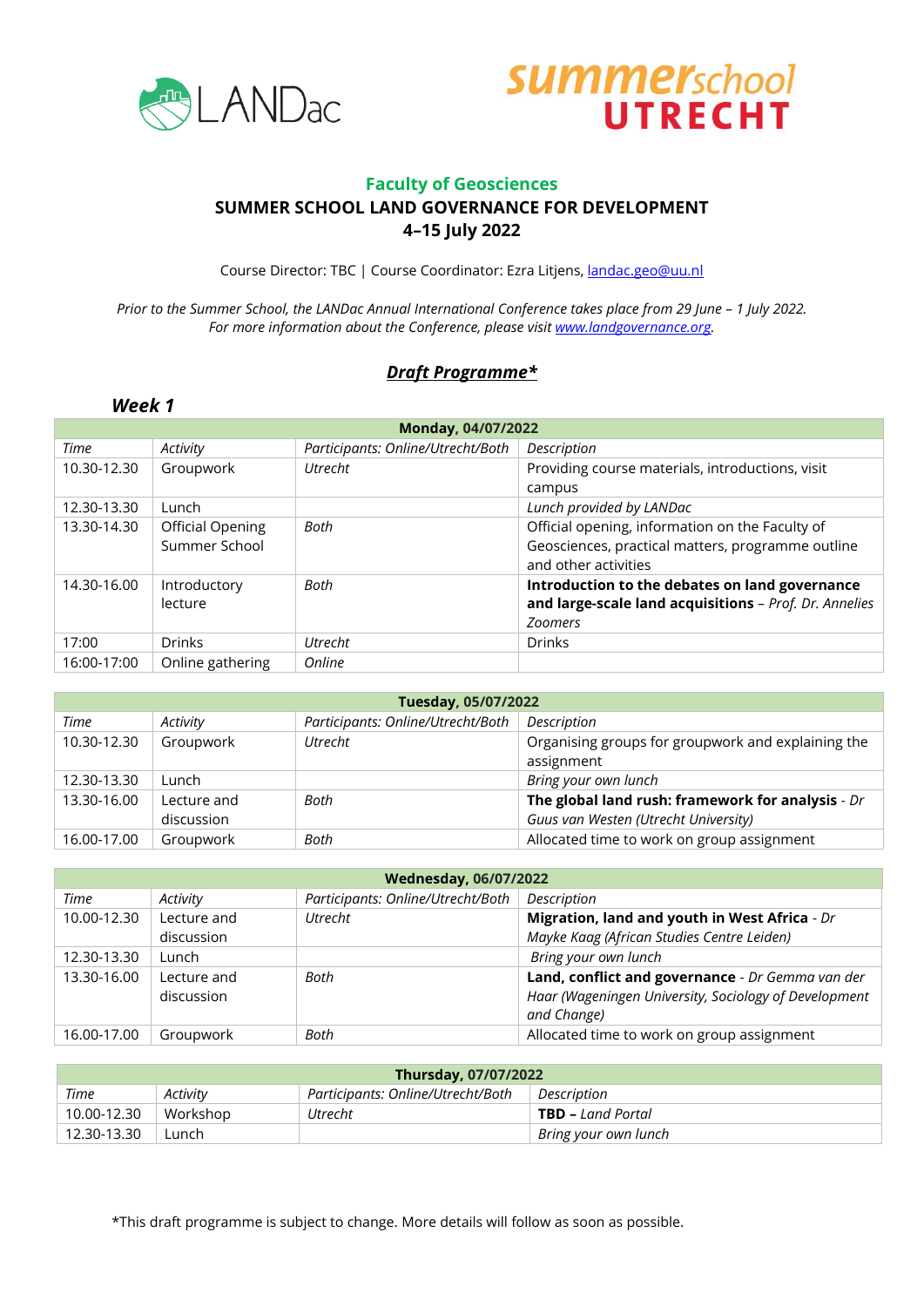

# **SUMMErschool**

| 13.30-16.00 | Lecture and<br>discussion | Both | Land governance and the role of land<br>administration - Prof. Dr. Jaap Zevenbergen (ITC |
|-------------|---------------------------|------|------------------------------------------------------------------------------------------|
|             |                           |      | University of Twente)                                                                    |
| 16.00-17.00 | Groupwork                 | Both | Allocated time to work on group assignment                                               |

| <b>Friday, 08/07/2022</b>                                            |           |                |     |  |  |
|----------------------------------------------------------------------|-----------|----------------|-----|--|--|
| Time<br>Participants: Online/Utrecht/Both<br>Description<br>Activity |           |                |     |  |  |
|                                                                      | Excursion | Utrecht region | TBD |  |  |
|                                                                      | Excursion | Online         | TBD |  |  |

### *Week 2*

| Monday, 11/07/2022 |             |                                   |                                                |  |
|--------------------|-------------|-----------------------------------|------------------------------------------------|--|
| Time               | Activity    | Participants: Online/Utrecht/Both | Description                                    |  |
| 10.00-12.30        | Lecture and | <b>Utrecht</b>                    | Inclusive agribusiness and food security $-Dr$ |  |
|                    | discussion  |                                   | Guus van Westen (Utrecht University)           |  |
| 12.30-13.30        | Lunch       |                                   | Bring your own lunch                           |  |
| 13.30-16.00        | Lecture and | <b>Both</b>                       | Introduction to gender issues - LAND-at-scale  |  |
|                    | discussion  |                                   |                                                |  |
| 16.00-17.00        | Groupwork   | Both                              | Allocated time to work on group assignment     |  |

| Tuesday, 12/07/2022 |              |                                   |                                                       |  |
|---------------------|--------------|-----------------------------------|-------------------------------------------------------|--|
| Time                | Activity     | Participants: Online/Utrecht/Both | Description                                           |  |
| 10.00-12.30         | Lecture and  | Utrecht                           | Seeing the slum from above - Dr Divyani Kohli         |  |
|                     | discussion   |                                   | (University of Twente)                                |  |
| 12.30-13.30         | Lunch        |                                   | Bring your own lunch                                  |  |
| 13.30 - 16.00       | Lecture and  | Both                              | <b>Urban Land Governance</b> - Dr Femke van Noorloos, |  |
|                     | discussion   |                                   | Dr Murtah Shannon                                     |  |
| 16.00-17.00         | Groupwork    | <b>Utrecht</b>                    | Allocated time to work on group assignment            |  |
| 16.00-17.30         | Speed dating | Online                            | Speeddating with land professionals - TBD             |  |

| <b>Wednesday, 13/07/2022</b> |                           |                                   |                                                                                                                  |  |
|------------------------------|---------------------------|-----------------------------------|------------------------------------------------------------------------------------------------------------------|--|
| Time                         | Activity                  | Participants: Online/Utrecht/Both | Description                                                                                                      |  |
| 10.00-12.30                  | Lecture and<br>discussion | <b>Utrecht</b>                    | Land acquisition and the eminent domain in<br><b>India</b> - Dr Malovika Pawar (India Administrative<br>Service) |  |
| 12.30-13.30                  | Lunch                     |                                   | Bring your own lunch                                                                                             |  |
| 13.30-16.00                  | Lecture and<br>discussion | Both                              | Land Governance and Climate Change - TBD                                                                         |  |
| 16.00-17.00                  | Groupwork                 | Online                            | Allocated time to work on group assignment                                                                       |  |
| 16.00-17.30                  | Speed dating              | Utrecht                           | Speeddating with land professionals - TBD                                                                        |  |

| <b>Thursday, 14/07/2022</b> |             |                                   |                       |  |
|-----------------------------|-------------|-----------------------------------|-----------------------|--|
| Time                        | Activity    | Participants: Online/Utrecht/Both | Description           |  |
| 10.00-12.30                 | Lecture and | <b>Utrecht</b>                    | TBD                   |  |
|                             | discussion  |                                   |                       |  |
| 12.30-13.20                 | Lunch       |                                   | Bring your own lunch  |  |
| 13.30-17.00                 | Groupwork   | Both                              | Work on presentations |  |

\*This draft programme is subject to change. More details will follow as soon as possible.